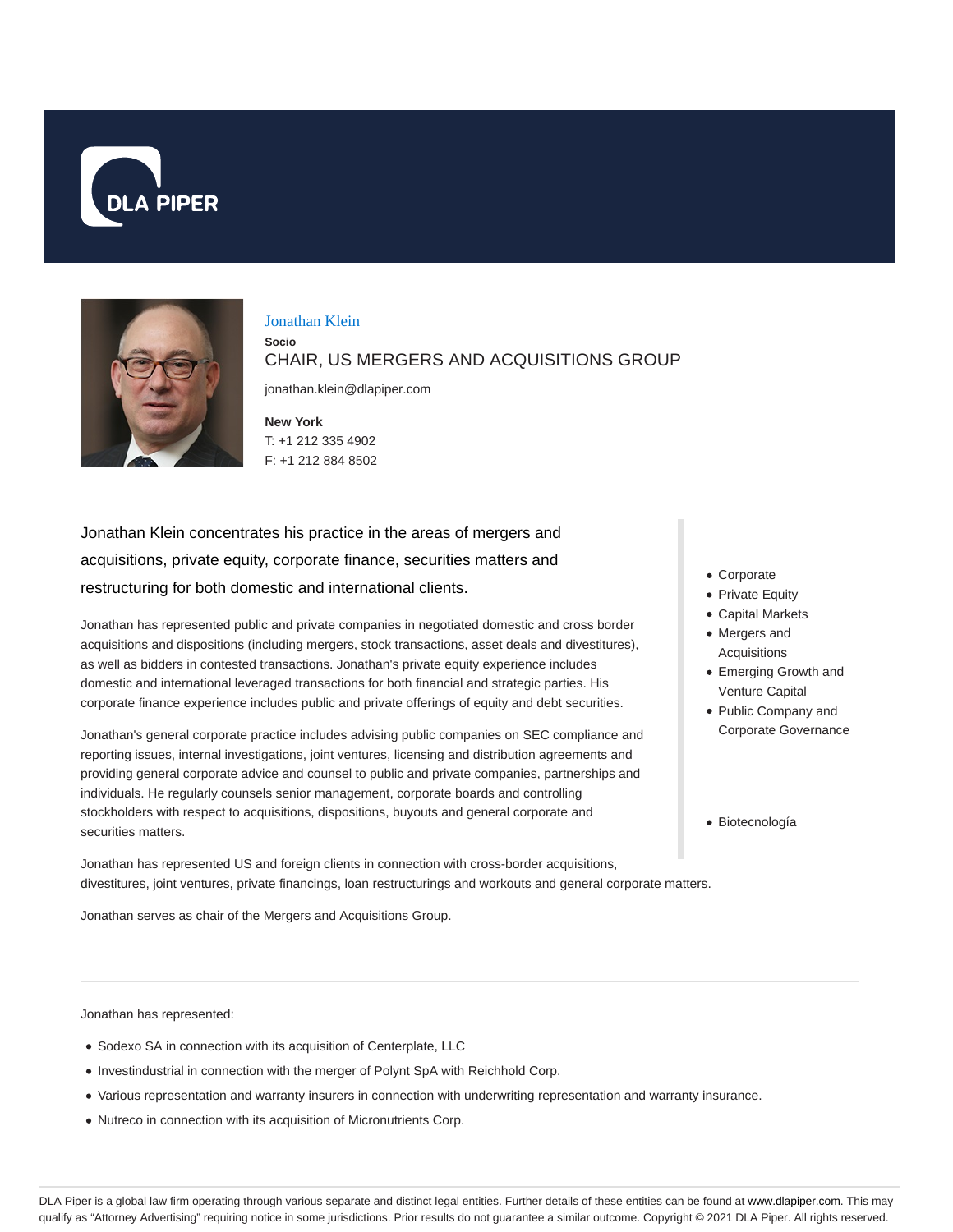- Morgan Joseph TriArtisan Corp. in connection with the sale of its assets to Cowan & Co.
- Synergy Health Plc in connection with its sale to STERIS Corporation
- Federal-Mogul Corporation in connection with its acquisition of the engine valve business of TRW through stock and asset deals in 7 countries
- Polynt SpA and PCCR USA, each portfolio companies of Investindustrial, in connection with their acquisition of the coatings and composite resin business of Total S.A. through stock and asset deals in 8 countries
- Federal-Mogul Corporation in connection with its acquisition of the friction brake-pad business from Honeywell through stock and asset deals in 10 countries
- Jindal Poly Films in connection with its acquisition of the polypropylene films business of ExxonMobil
- ID&T Corporation in connections with its sale of SFX Entertainment
- Pfizer Inc. in its sale of its Nutrition business to Nestle
- Pfizer Inc. in connection with its acquisition of Alacer Corporation, maker of the Emergen-C line of products
- Investindustrial and its portfolio company, Polynt SpA in connection with their acquisition of the North American coatings and composite resin business of Momentive Corporation (formerly Hexion)
- Pfizer Inc. in connection with the divestiture of material portions of Pfizer's and Wyeth's animal health business to Boerhinger Ingelheim (which divestitures were mandated by the FTC as a condition to its approval of the Pfizer/Wyeth merger)

### **CREDENCIALES**

# Admisión

• New York

# Reconocimientos

- The Legal 500 United States
	- 2021 Hall of Fame, M&A Middle-Market (\$500M-999M)
	- 2020 Hall of Fame, M&A Middle-Market (\$500M-999M)
	- 2019 Recommended, M&A Middle-Market (\$500M-999M)
	- 2019 Recommended, US Taxes: Non-contentious
	- 2015-18 Leading Lawyer, M&A Middle-Market (\$500M-999M)

The Global M&A Network has recognized Jonathan on their list of "Top 50: North Americas M&A Lawyers."

## Formación

- J.D., Georgetown University Law Center 1987 cum laude
- B.S., Cornell University 1984

### **NOVEDADES**

# Publicaciones

Contributor, Company Formation: A Practical Global Guide, Third Edition, Globe Law and Business, January 2015

## NOTICIAS

**DLA Piper advises Philip Morris International Inc. on USD16 billion recommended cash offer for Swedish Match**

DLA Piper is a global law firm operating through various separate and distinct legal entities. Further details of these entities can be found at www.dlapiper.com. This may qualify as "Attorney Advertising" requiring notice in some jurisdictions. Prior results do not guarantee a similar outcome. Copyright © 2021 DLA Piper. All rights reserved.